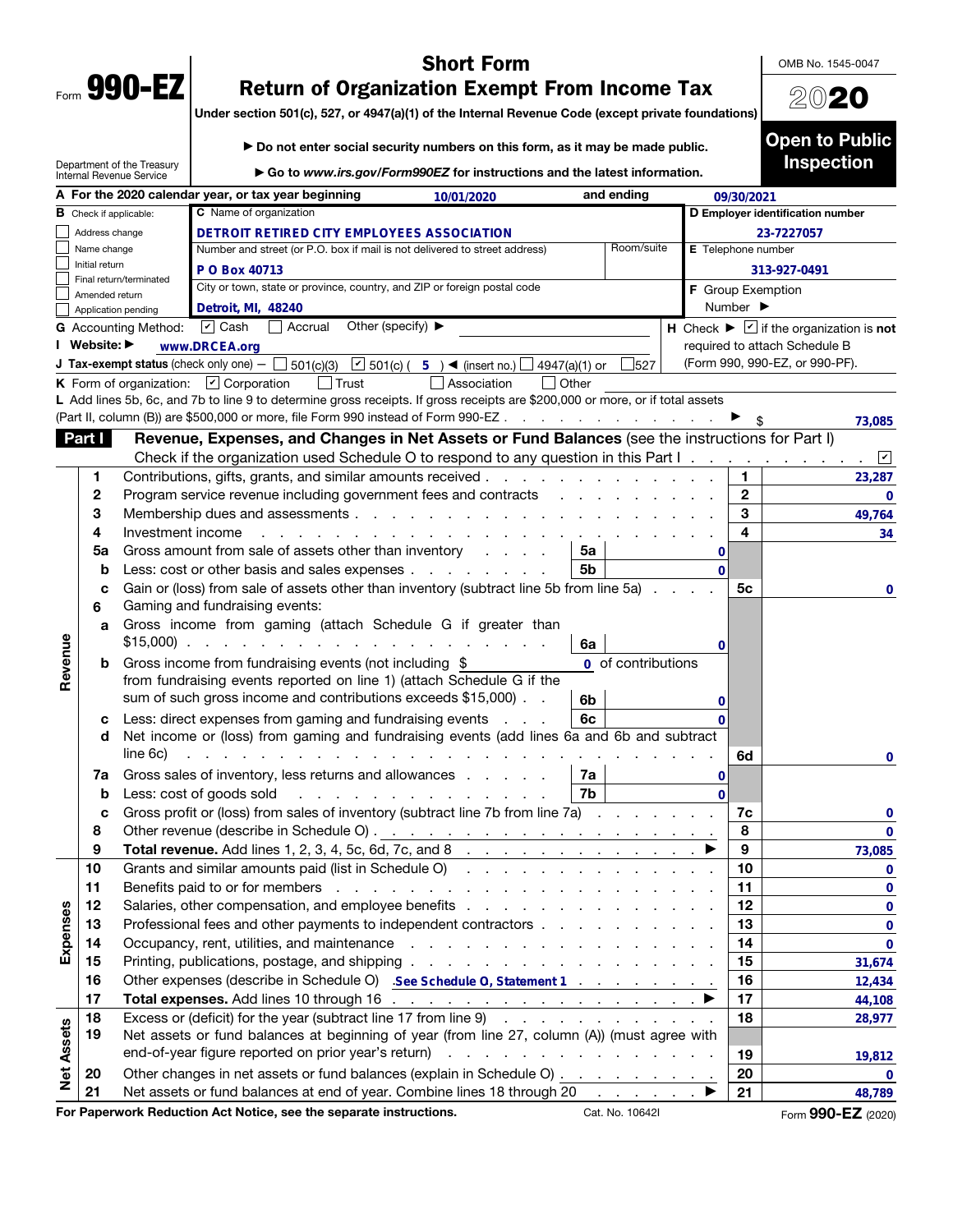|                 | Form 990-EZ (2020)                                                                                                                                                                                                                                                                                |                                                       |                                                                   |                                                                                                  |             | Page 2                                  |
|-----------------|---------------------------------------------------------------------------------------------------------------------------------------------------------------------------------------------------------------------------------------------------------------------------------------------------|-------------------------------------------------------|-------------------------------------------------------------------|--------------------------------------------------------------------------------------------------|-------------|-----------------------------------------|
|                 | <b>Balance Sheets</b> (see the instructions for Part II)<br>Part II                                                                                                                                                                                                                               |                                                       |                                                                   |                                                                                                  |             |                                         |
|                 | Check if the organization used Schedule O to respond to any question in this Part II                                                                                                                                                                                                              |                                                       |                                                                   |                                                                                                  |             |                                         |
|                 |                                                                                                                                                                                                                                                                                                   |                                                       |                                                                   | (A) Beginning of year                                                                            |             | (B) End of year                         |
| 22              | Cash, savings, and investments                                                                                                                                                                                                                                                                    |                                                       |                                                                   | 19,812 22                                                                                        |             | 48,789                                  |
| 23              | Land and buildings. $\ldots$ $\ldots$ $\ldots$ $\ldots$ $\ldots$ $\ldots$                                                                                                                                                                                                                         |                                                       |                                                                   |                                                                                                  | 0 23        | $\mathbf 0$                             |
| 24              | Other assets (describe in Schedule O) <u>.</u>                                                                                                                                                                                                                                                    |                                                       |                                                                   |                                                                                                  | 0 24        | $\mathbf{0}$                            |
| 25              | <b>Total assets</b>                                                                                                                                                                                                                                                                               |                                                       |                                                                   | 19,812 25                                                                                        |             | 48,789                                  |
| 26              | Total liabilities (describe in Schedule O) (etc.) (etc.) (etc.) (etc.) (etc.) (etc.) (etc.) (etc.) (etc.) (etc.)                                                                                                                                                                                  |                                                       |                                                                   |                                                                                                  | 0 26        | $\mathbf{0}$                            |
| 27              | Net assets or fund balances (line 27 of column (B) must agree with line 21)                                                                                                                                                                                                                       |                                                       |                                                                   | 19,812 27                                                                                        |             | 48,789                                  |
| Part III        | Statement of Program Service Accomplishments (see the instructions for Part III)                                                                                                                                                                                                                  |                                                       |                                                                   |                                                                                                  |             | <b>Expenses</b>                         |
|                 | Check if the organization used Schedule O to respond to any question in this Part III                                                                                                                                                                                                             |                                                       |                                                                   |                                                                                                  |             | (Required for section                   |
|                 | What is the organization's primary exempt purpose?  Promote the interests of retired City of Detroit employees                                                                                                                                                                                    |                                                       |                                                                   |                                                                                                  |             | $501(c)(3)$ and $501(c)(4)$             |
|                 | Describe the organization's program service accomplishments for each of its three largest program services,<br>as measured by expenses. In a clear and concise manner, describe the services provided, the number of<br>persons benefited, and other relevant information for each program title. |                                                       |                                                                   |                                                                                                  |             | organizations; optional for<br>others.) |
| 28              | <b>Publication of newsletters.</b>                                                                                                                                                                                                                                                                |                                                       |                                                                   |                                                                                                  |             |                                         |
|                 |                                                                                                                                                                                                                                                                                                   |                                                       |                                                                   |                                                                                                  |             |                                         |
|                 | (Grants \$                                                                                                                                                                                                                                                                                        | 0) If this amount includes foreign grants, check here |                                                                   |                                                                                                  | <b>28a</b>  | 31,674                                  |
| 29              |                                                                                                                                                                                                                                                                                                   |                                                       |                                                                   |                                                                                                  |             |                                         |
|                 |                                                                                                                                                                                                                                                                                                   |                                                       |                                                                   |                                                                                                  |             |                                         |
|                 | (Grants \$                                                                                                                                                                                                                                                                                        | ) If this amount includes foreign grants, check here  |                                                                   |                                                                                                  | 29a         |                                         |
| 30              |                                                                                                                                                                                                                                                                                                   |                                                       |                                                                   |                                                                                                  |             |                                         |
|                 |                                                                                                                                                                                                                                                                                                   |                                                       |                                                                   |                                                                                                  |             |                                         |
|                 | (Grants \$                                                                                                                                                                                                                                                                                        | If this amount includes foreign grants, check here    |                                                                   |                                                                                                  | 30a         |                                         |
|                 |                                                                                                                                                                                                                                                                                                   |                                                       |                                                                   |                                                                                                  |             |                                         |
|                 | (Grants \$                                                                                                                                                                                                                                                                                        | 0) If this amount includes foreign grants, check here |                                                                   |                                                                                                  | 31a         | 0                                       |
| 32              | Total program service expenses (add lines 28a through 31a)                                                                                                                                                                                                                                        |                                                       |                                                                   |                                                                                                  | 32          | 31.674                                  |
| <b>Part IV</b>  | List of Officers, Directors, Trustees, and Key Employees (list each one even if not compensated-see the instructions for Part IV)                                                                                                                                                                 |                                                       |                                                                   |                                                                                                  |             |                                         |
|                 | Check if the organization used Schedule O to respond to any question in this Part IV                                                                                                                                                                                                              |                                                       |                                                                   |                                                                                                  |             |                                         |
|                 |                                                                                                                                                                                                                                                                                                   | (b) Average                                           | (c) Reportable                                                    | (d) Health benefits.                                                                             |             |                                         |
|                 | (a) Name and title                                                                                                                                                                                                                                                                                | hours per week<br>devoted to position                 | compensation<br>(Forms W-2/1099-MISC)<br>(if not paid, enter -0-) | contributions to employee (e) Estimated amount of<br>benefit plans, and<br>deferred compensation |             | other compensation                      |
|                 | <b>Allen A Lewis</b>                                                                                                                                                                                                                                                                              | 3.00                                                  | 0                                                                 |                                                                                                  | $\mathbf 0$ | 0                                       |
|                 | <b>President</b>                                                                                                                                                                                                                                                                                  |                                                       |                                                                   |                                                                                                  |             |                                         |
|                 | <b>Jeffrey F Woods</b>                                                                                                                                                                                                                                                                            | 2.00                                                  | 0                                                                 |                                                                                                  | 0           | 0                                       |
|                 | <b>1st Vice President</b>                                                                                                                                                                                                                                                                         |                                                       |                                                                   |                                                                                                  |             |                                         |
|                 | <b>Frederick M Rottach</b>                                                                                                                                                                                                                                                                        | 2.00                                                  | 0                                                                 |                                                                                                  | 0           | 0                                       |
|                 | <b>2nd Vice President</b>                                                                                                                                                                                                                                                                         |                                                       |                                                                   |                                                                                                  |             |                                         |
|                 | <b>Jane A Wilson</b>                                                                                                                                                                                                                                                                              | 4.00                                                  | 0                                                                 |                                                                                                  | 0           | 0                                       |
|                 | <b>Secretary</b>                                                                                                                                                                                                                                                                                  |                                                       |                                                                   |                                                                                                  |             |                                         |
|                 | <b>Leonard Schwartz</b>                                                                                                                                                                                                                                                                           | 2.00                                                  | 0                                                                 |                                                                                                  | 0           | 0                                       |
|                 | <b>Corresponding Secretary</b>                                                                                                                                                                                                                                                                    |                                                       |                                                                   |                                                                                                  |             |                                         |
|                 | <b>Barbara Wise Johnson</b>                                                                                                                                                                                                                                                                       | 20.00                                                 | 0                                                                 |                                                                                                  | 0           | 0                                       |
|                 | <b>Treasurer</b>                                                                                                                                                                                                                                                                                  |                                                       | 0                                                                 |                                                                                                  | 0           | 0                                       |
|                 | <b>Shirley V Lightsey</b><br><b>Past President</b>                                                                                                                                                                                                                                                | 2.00                                                  |                                                                   |                                                                                                  |             |                                         |
|                 | <b>Thomas R Sheehan</b>                                                                                                                                                                                                                                                                           | 3.00                                                  | 0                                                                 |                                                                                                  | 0           | 0                                       |
|                 | <b>Pension Board Rep</b>                                                                                                                                                                                                                                                                          |                                                       |                                                                   |                                                                                                  |             |                                         |
|                 | <b>Michael Brinker</b>                                                                                                                                                                                                                                                                            | 1.00                                                  | 0                                                                 |                                                                                                  | 0           | 0                                       |
| <b>Director</b> |                                                                                                                                                                                                                                                                                                   |                                                       |                                                                   |                                                                                                  |             |                                         |
|                 | <b>H Marcella Davis</b>                                                                                                                                                                                                                                                                           | 1.00                                                  | 0                                                                 |                                                                                                  | 0           | 0                                       |
| <b>Director</b> |                                                                                                                                                                                                                                                                                                   |                                                       |                                                                   |                                                                                                  |             |                                         |
|                 | <b>John R Eddings</b>                                                                                                                                                                                                                                                                             | 1.00                                                  | 0                                                                 |                                                                                                  | 0           | 0                                       |
| <b>Director</b> |                                                                                                                                                                                                                                                                                                   |                                                       |                                                                   |                                                                                                  |             |                                         |
|                 | (Continued on Schedule O, Statement 2)                                                                                                                                                                                                                                                            |                                                       |                                                                   |                                                                                                  |             |                                         |
|                 |                                                                                                                                                                                                                                                                                                   |                                                       |                                                                   |                                                                                                  |             |                                         |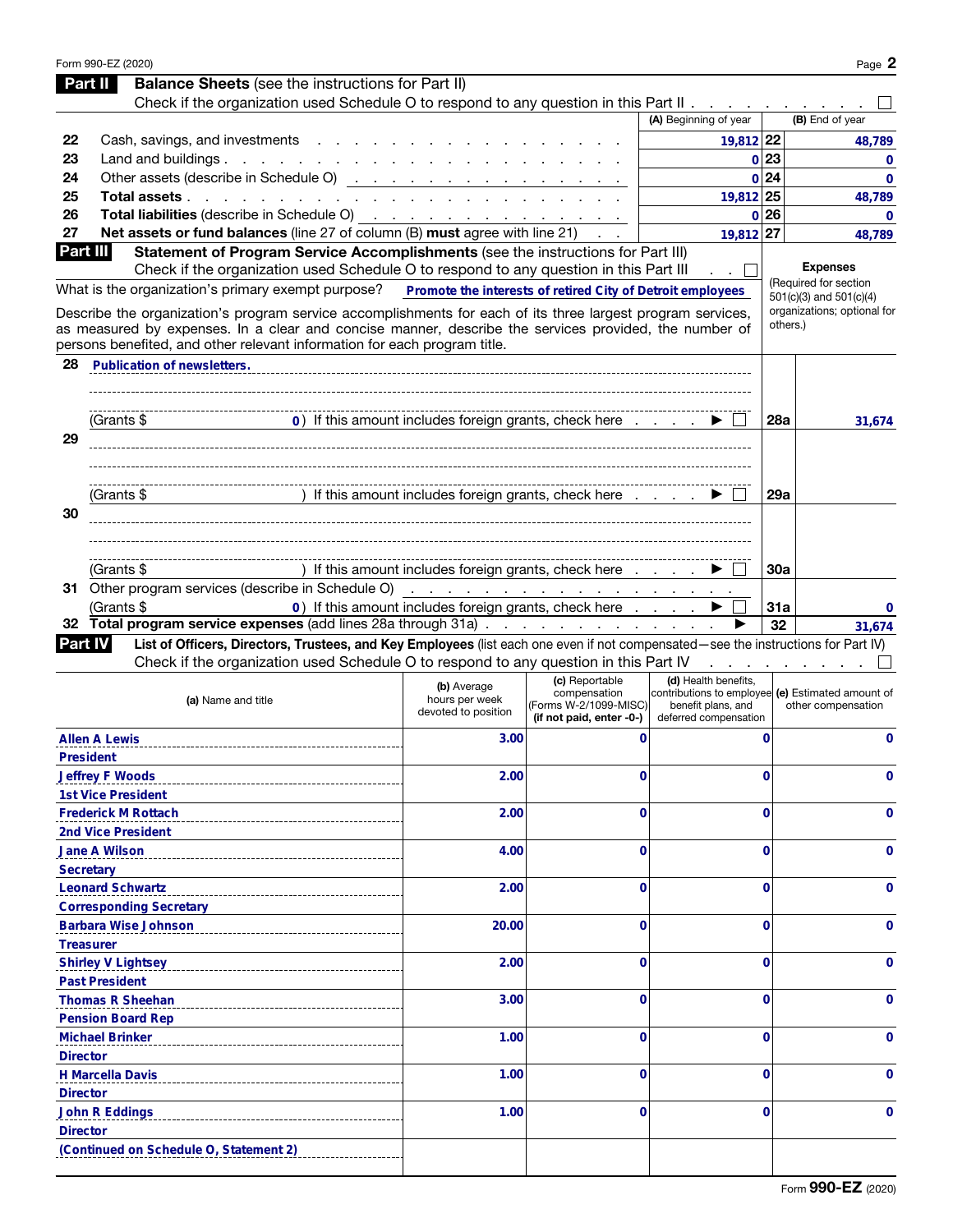|                          | Form 990-EZ (2020)                                                                                                                                                                                                                                                                                                                                                                                                                                                                                                                                   |              |     | Page 3         |
|--------------------------|------------------------------------------------------------------------------------------------------------------------------------------------------------------------------------------------------------------------------------------------------------------------------------------------------------------------------------------------------------------------------------------------------------------------------------------------------------------------------------------------------------------------------------------------------|--------------|-----|----------------|
| Part V                   | Other Information (Note the Schedule A and personal benefit contract statement requirements in the<br>instructions for Part V.) Check if the organization used Schedule O to respond to any question in this Part V                                                                                                                                                                                                                                                                                                                                  |              |     |                |
| 33                       | Did the organization engage in any significant activity not previously reported to the IRS? If "Yes," provide a<br>detailed description of each activity in Schedule O<br>and the state of the state of the                                                                                                                                                                                                                                                                                                                                          | 33           | Yes | <b>No</b><br>V |
| 34                       | Were any significant changes made to the organizing or governing documents? If "Yes," attach a conformed<br>copy of the amended documents if they reflect a change to the organization's name. Otherwise, explain the<br>change on Schedule O. See instructions                                                                                                                                                                                                                                                                                      | 34           |     | V              |
| 35a                      | Did the organization have unrelated business gross income of \$1,000 or more during the year from business<br>activities (such as those reported on lines 2, 6a, and 7a, among others)?                                                                                                                                                                                                                                                                                                                                                              | 35a          |     | V              |
| b<br>C                   | If "Yes" to line 35a, has the organization filed a Form 990-T for the year? If "No," provide an explanation in Schedule O<br>Was the organization a section 501(c)(4), 501(c)(5), or 501(c)(6) organization subject to section 6033(e) notice,<br>reporting, and proxy tax requirements during the year? If "Yes," complete Schedule C, Part III                                                                                                                                                                                                     | 35b<br>35c   |     | V              |
| 36                       | Did the organization undergo a liquidation, dissolution, termination, or significant disposition of net assets<br>during the year? If "Yes," complete applicable parts of Schedule N                                                                                                                                                                                                                                                                                                                                                                 | 36           |     | V              |
| 37a<br>b                 | Enter amount of political expenditures, direct or indirect, as described in the instructions $\blacktriangleright$   37a<br>$\bf{0}$<br>Did the organization file Form 1120-POL for this year? .<br>and the company of the company of                                                                                                                                                                                                                                                                                                                | 37b          |     | V              |
| 38a                      | Did the organization borrow from, or make any loans to, any officer, director, trustee, or key employee; or were<br>any such loans made in a prior year and still outstanding at the end of the tax year covered by this return?                                                                                                                                                                                                                                                                                                                     | 38a          |     | V              |
| b<br>39<br>a<br>b<br>40a | 38b<br>If "Yes," complete Schedule L, Part II, and enter the total amount involved<br>Section 501(c)(7) organizations. Enter:<br>Initiation fees and capital contributions included on line 9<br>39a<br>Gross receipts, included on line 9, for public use of club facilities<br>39 <sub>b</sub><br>and the contract of the contract of<br>Section 501(c)(3) organizations. Enter amount of tax imposed on the organization during the year under:<br>section 4911 ▶<br>; section 4912 $\blacktriangleright$<br>; section 4955 $\blacktriangleright$ |              |     |                |
| b                        | Section 501(c)(3), 501(c)(4), and 501(c)(29) organizations. Did the organization engage in any section 4958<br>excess benefit transaction during the year, or did it engage in an excess benefit transaction in a prior year<br>that has not been reported on any of its prior Forms 990 or 990-EZ? If "Yes," complete Schedule L, Part I                                                                                                                                                                                                            | 40b          |     |                |
| d                        | Section 501(c)(3), 501(c)(4), and 501(c)(29) organizations. Enter amount of tax imposed<br>on organization managers or disqualified persons during the year under sections 4912,<br>4955, and 4958.<br>Section 501(c)(3), 501(c)(4), and 501(c)(29) organizations. Enter amount of tax on line                                                                                                                                                                                                                                                       |              |     |                |
| е                        | All organizations. At any time during the tax year, was the organization a party to a prohibited tax shelter                                                                                                                                                                                                                                                                                                                                                                                                                                         | 40e          |     |                |
| 41<br>42a                | List the states with which a copy of this return is filed $\blacktriangleright$<br>The organization's books are in care of <b>&gt; Barbara Wise Johnson CONDITE:</b> The organization's books are in care of <b>&gt; Barbara Wise Johnson</b><br>Telephone no. ▶                                                                                                                                                                                                                                                                                     | 313-927-0491 |     |                |
|                          | Located at ▶ P O Box 40713, Detroit, MI 48240<br>$ZIP + 4$                                                                                                                                                                                                                                                                                                                                                                                                                                                                                           | 48240        |     |                |
|                          | a financial account in a foreign country (such as a bank account, securities account, or other financial account)?<br>If "Yes," enter the name of the foreign country ▶<br>See the instructions for exceptions and filing requirements for FinCEN Form 114, Report of Foreign Bank and                                                                                                                                                                                                                                                               | 42b          | Yes | No<br>V        |
|                          | Financial Accounts (FBAR).                                                                                                                                                                                                                                                                                                                                                                                                                                                                                                                           |              |     |                |
| c                        | At any time during the calendar year, did the organization maintain an office outside the United States?<br>If "Yes," enter the name of the foreign country ▶                                                                                                                                                                                                                                                                                                                                                                                        | 42c          |     | V              |
| 43                       | Section 4947(a)(1) nonexempt charitable trusts filing Form 990-EZ in lieu of Form 1041-Check here<br>and enter the amount of tax-exempt interest received or accrued during the tax year $\ldots$<br>43                                                                                                                                                                                                                                                                                                                                              |              |     | $\mathcal{L}$  |
| 44a                      | Did the organization maintain any donor advised funds during the year? If "Yes," Form 990 must be<br>completed instead of Form 990-EZ<br>and the contract of the contract of the contract of the contract of the contract of the contract of the contract of the contract of the contract of the contract of the contract of the contract of the contract of the contra                                                                                                                                                                              | 44a          | Yes | No<br>V        |
| b                        | Did the organization operate one or more hospital facilities during the year? If "Yes," Form 990 must be<br>completed instead of Form 990-EZ<br>والمتحاول والمتحاول والمتحاول والمتحاول والمتحاول والمتحاول والمتحاول والمتحاولة                                                                                                                                                                                                                                                                                                                     | 44b          |     | V              |
| c<br>d                   | Did the organization receive any payments for indoor tanning services during the year?<br>If "Yes" to line 44c, has the organization filed a Form 720 to report these payments? If "No," provide an<br>explanation in Schedule O<br>المتابعة والمتابعة والمتابعة والمتابعة والمتابعة والمتابعة والمتابعة والمتابعة والمتابعة والمتابعة                                                                                                                                                                                                               | 44c<br>44d   |     | $\checkmark$   |
| 45а                      | Did the organization have a controlled entity within the meaning of section 512(b)(13)?                                                                                                                                                                                                                                                                                                                                                                                                                                                              | 45a          |     | $\checkmark$   |
| b                        | Did the organization receive any payment from or engage in any transaction with a controlled entity within the<br>meaning of section 512(b)(13)? If "Yes," Form 990 and Schedule R may need to be completed instead of                                                                                                                                                                                                                                                                                                                               | 45b          |     |                |

Form 990-EZ (2020)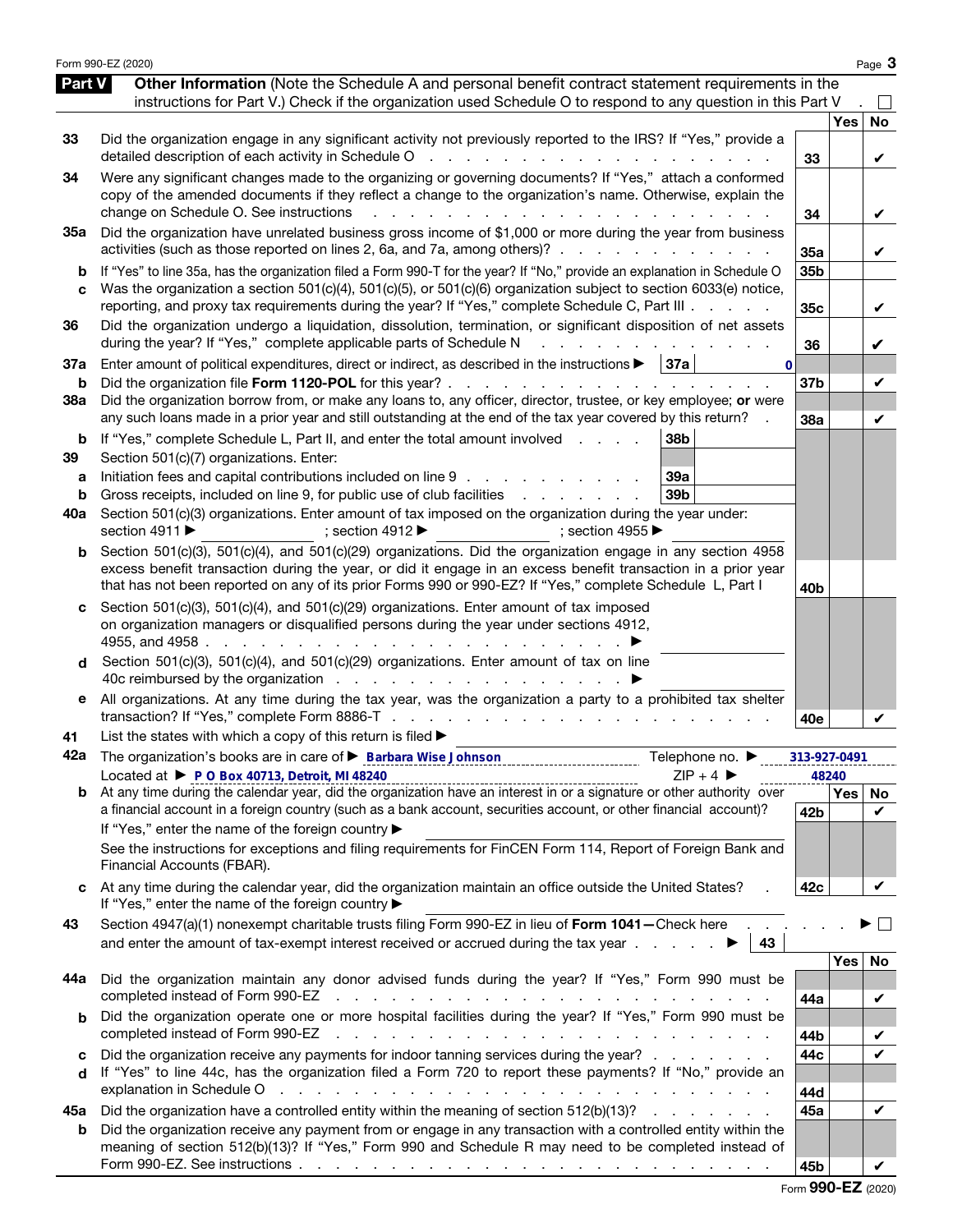| Form 990-EZ (2020) | Page |
|--------------------|------|
|                    |      |

|    |                                                                                                                     |     | Yes No |  |
|----|---------------------------------------------------------------------------------------------------------------------|-----|--------|--|
| 46 | Did the organization engage, directly or indirectly, in political campaign activities on behalf of or in opposition |     |        |  |
|    | to candidates for public office? If "Yes," complete Schedule C, Part I.                                             | -46 |        |  |

| <b>Part VII</b> |  | Section 501(c)(3) Organizations Only |  |  |
|-----------------|--|--------------------------------------|--|--|
|                 |  |                                      |  |  |

| All section 501(c)(3) organizations must answer questions 47–49b and 52, and complete the tables for lines |
|------------------------------------------------------------------------------------------------------------|
| 50 and 51.                                                                                                 |

|    | Check if the organization used Schedule O to respond to any question in this Part VI<br>the contract of the contract of the contract of the contract of the contract of the contract of the contract of |     |       |           |
|----|---------------------------------------------------------------------------------------------------------------------------------------------------------------------------------------------------------|-----|-------|-----------|
|    |                                                                                                                                                                                                         |     | Yes l | <b>No</b> |
| 47 | Did the organization engage in lobbying activities or have a section 501(h) election in effect during the tax                                                                                           |     |       |           |
|    |                                                                                                                                                                                                         | 47  |       |           |
| 48 | Is the organization a school as described in section $170(b)(1)(A)(ii)$ ? If "Yes," complete Schedule E                                                                                                 | 48  |       |           |
|    | <b>49a</b> Did the organization make any transfers to an exempt non-charitable related organization?                                                                                                    | 49a |       |           |
|    | <b>b</b> If "Yes," was the related organization a section 527 organization?                                                                                                                             | 49b |       |           |
|    |                                                                                                                                                                                                         |     |       |           |

| 50 Complete this table for the organization's five highest compensated employees (other than officers, directors, trustees, and key |
|-------------------------------------------------------------------------------------------------------------------------------------|
| employees) who each received more than \$100,000 of compensation from the organization. If there is none, enter "None."             |

|                | to candidates for public office? If "Yes," complete Schedule C, Part I.                                                                                                                                     |                               |                                                                                                                                                                                                                                |                      |                                             | 46                      |     | V         |
|----------------|-------------------------------------------------------------------------------------------------------------------------------------------------------------------------------------------------------------|-------------------------------|--------------------------------------------------------------------------------------------------------------------------------------------------------------------------------------------------------------------------------|----------------------|---------------------------------------------|-------------------------|-----|-----------|
| <b>Part VI</b> | Section 501(c)(3) Organizations Only                                                                                                                                                                        |                               |                                                                                                                                                                                                                                |                      |                                             |                         |     |           |
|                | All section 501(c)(3) organizations must answer questions 47–49b and 52, and complete the tables for lines                                                                                                  |                               |                                                                                                                                                                                                                                |                      |                                             |                         |     |           |
|                | 50 and 51.                                                                                                                                                                                                  |                               |                                                                                                                                                                                                                                |                      |                                             |                         |     |           |
|                | Check if the organization used Schedule O to respond to any question in this Part VI                                                                                                                        |                               |                                                                                                                                                                                                                                |                      |                                             |                         |     |           |
|                |                                                                                                                                                                                                             |                               |                                                                                                                                                                                                                                |                      |                                             |                         | Yes | <b>No</b> |
| 47             | Did the organization engage in lobbying activities or have a section 501(h) election in effect during the tax                                                                                               |                               |                                                                                                                                                                                                                                |                      |                                             |                         |     |           |
|                | year? If "Yes," complete Schedule C, Part II                                                                                                                                                                |                               | and the contract of the contract of the contract of the contract of the contract of the contract of the contract of the contract of the contract of the contract of the contract of the contract of the contract of the contra |                      |                                             | 47                      |     |           |
| 48             | Is the organization a school as described in section 170(b)(1)(A)(ii)? If "Yes," complete Schedule E                                                                                                        |                               |                                                                                                                                                                                                                                |                      | <b>Contract Contract Contract</b>           | 48                      |     |           |
| 49a            | Did the organization make any transfers to an exempt non-charitable related organization?                                                                                                                   |                               |                                                                                                                                                                                                                                |                      |                                             | 49a                     |     |           |
| b              | If "Yes," was the related organization a section 527 organization?                                                                                                                                          |                               | and a series and a series and a                                                                                                                                                                                                |                      |                                             | 49 <sub>b</sub>         |     |           |
| 50             | Complete this table for the organization's five highest compensated employees (other than officers, directors, trustees, and key                                                                            |                               |                                                                                                                                                                                                                                |                      |                                             |                         |     |           |
|                | employees) who each received more than \$100,000 of compensation from the organization. If there is none, enter "None."                                                                                     |                               |                                                                                                                                                                                                                                |                      |                                             |                         |     |           |
|                | (a) Name and title of each employee                                                                                                                                                                         | (b) Average<br>hours per week | (c) Reportable<br>compensation                                                                                                                                                                                                 | (d) Health benefits, | contributions to employee                   | (e) Estimated amount of |     |           |
|                |                                                                                                                                                                                                             | devoted to position           | (Forms W-2/1099-MISC)                                                                                                                                                                                                          |                      | benefit plans, and deferred<br>compensation | other compensation      |     |           |
| <b>None</b>    |                                                                                                                                                                                                             |                               |                                                                                                                                                                                                                                |                      |                                             |                         |     |           |
|                |                                                                                                                                                                                                             |                               |                                                                                                                                                                                                                                |                      |                                             |                         |     |           |
|                |                                                                                                                                                                                                             |                               |                                                                                                                                                                                                                                |                      |                                             |                         |     |           |
|                |                                                                                                                                                                                                             |                               |                                                                                                                                                                                                                                |                      |                                             |                         |     |           |
|                |                                                                                                                                                                                                             |                               |                                                                                                                                                                                                                                |                      |                                             |                         |     |           |
|                |                                                                                                                                                                                                             |                               |                                                                                                                                                                                                                                |                      |                                             |                         |     |           |
|                |                                                                                                                                                                                                             |                               |                                                                                                                                                                                                                                |                      |                                             |                         |     |           |
|                |                                                                                                                                                                                                             |                               |                                                                                                                                                                                                                                |                      |                                             |                         |     |           |
|                |                                                                                                                                                                                                             |                               |                                                                                                                                                                                                                                |                      |                                             |                         |     |           |
|                |                                                                                                                                                                                                             |                               |                                                                                                                                                                                                                                |                      |                                             |                         |     |           |
|                | f Total number of other employees paid over \$100,000                                                                                                                                                       | and a state of                |                                                                                                                                                                                                                                |                      |                                             |                         |     |           |
| 51             | Complete this table for the organization's five highest compensated independent contractors who each received more than<br>\$100,000 of compensation from the organization. If there is none, enter "None." |                               |                                                                                                                                                                                                                                |                      |                                             |                         |     |           |
|                | (a) Name and business address of each independent contractor                                                                                                                                                |                               | (b) Type of service                                                                                                                                                                                                            |                      |                                             | (c) Compensation        |     |           |
| <b>None</b>    |                                                                                                                                                                                                             |                               |                                                                                                                                                                                                                                |                      |                                             |                         |     |           |

| (a) Name and business address of each independent contractor                                     | (b) Type of service | (c) Compensation |  |  |
|--------------------------------------------------------------------------------------------------|---------------------|------------------|--|--|
| <b>None</b>                                                                                      |                     |                  |  |  |
|                                                                                                  |                     |                  |  |  |
|                                                                                                  |                     |                  |  |  |
|                                                                                                  |                     |                  |  |  |
|                                                                                                  |                     |                  |  |  |
|                                                                                                  |                     |                  |  |  |
| d Total number of other independent contractors each receiving over \$100,000<br>$\cdot$ $\cdot$ |                     |                  |  |  |

52 Did the organization complete Schedule A? Note: All section 501(c)(3) organizations must attach a

completed Schedule A . . . . . . . . . . . . . . . . . . . . . . . . . . . ▶ Yes No

Under penalties of perjury, I declare that I have examined this return, including accompanying schedules and statements, and to the best of my knowledge and belief, it is true, correct, and complete. Declaration of preparer (other than officer) is based on all information of which preparer has any knowledge.

| Sign<br><b>Here</b>                                                                          | Signature of officer<br><b>Joseph Glanton, Director</b> |                      |      | Date         |                                  |      |
|----------------------------------------------------------------------------------------------|---------------------------------------------------------|----------------------|------|--------------|----------------------------------|------|
|                                                                                              | Type or print name and title                            |                      |      |              |                                  |      |
| <b>Paid</b><br><b>Preparer</b>                                                               | Print/Type preparer's name                              | Preparer's signature | Date |              | Check $\Box$ if<br>self-employed | PTIN |
| Use Only                                                                                     | Firm's name $\blacktriangleright$                       |                      |      | Firm's EIN ▶ |                                  |      |
|                                                                                              | Firm's address ▶                                        |                      |      | Phone no.    |                                  |      |
| May the IRS discuss this return with the preparer shown above? See instructions<br>No<br>Yes |                                                         |                      |      |              |                                  |      |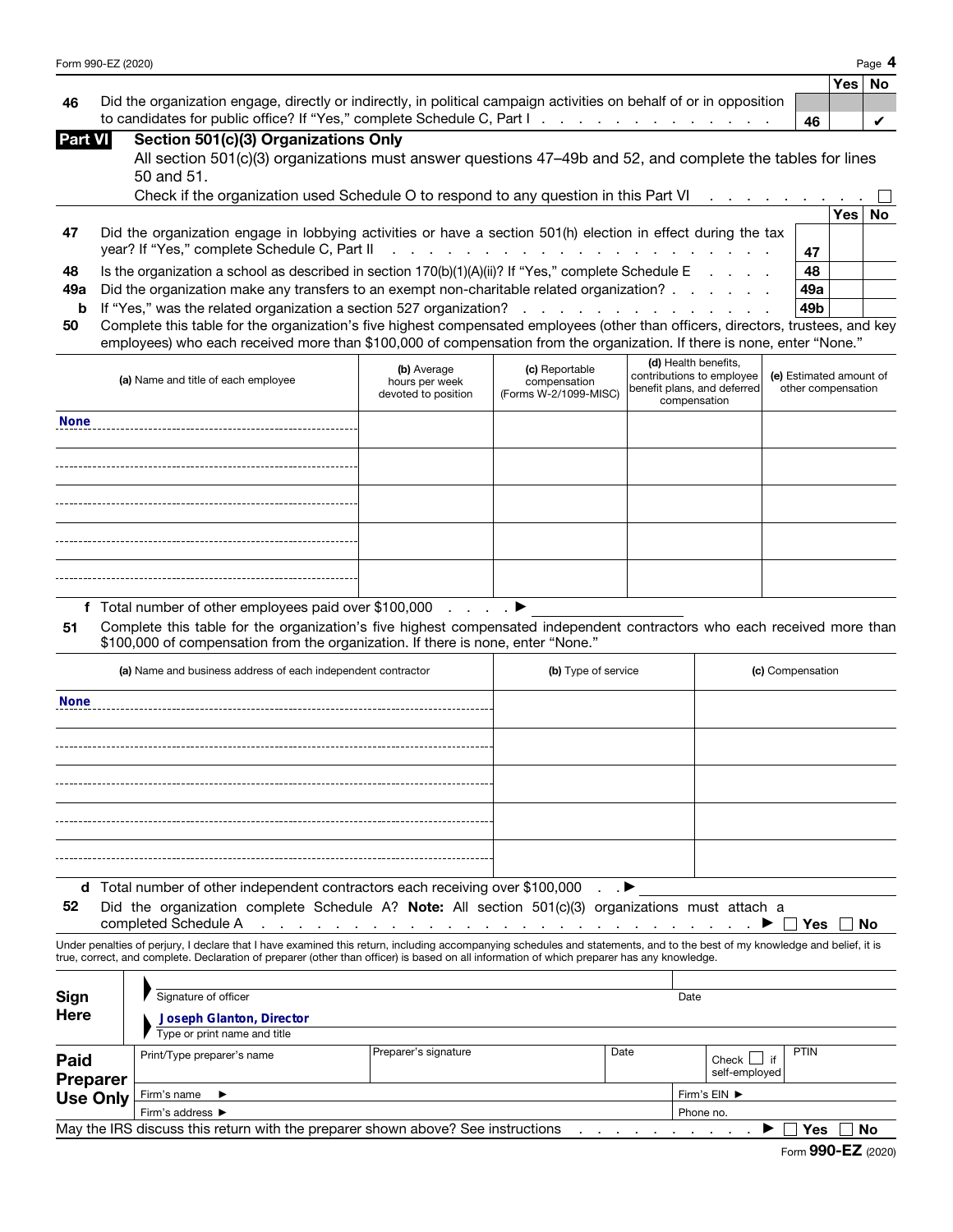### SCHEDULE O (Form 990 or 990-EZ)

## Supplemental Information to Form 990 or 990-EZ

Complete to provide information for responses to specific questions on Form 990 or 990-EZ or to provide any additional information.

▶ Attach to Form 990 or 990-EZ.



| Department of the Treasury<br>Internal Revenue Service | Attach to Form 990 or 990-EZ.<br>Go to www.irs.gov/Form990 for the latest information. | <b>Open to Public<br/>Inspection</b>  |
|--------------------------------------------------------|----------------------------------------------------------------------------------------|---------------------------------------|
| Name of the organization                               |                                                                                        | <b>Employer identification number</b> |
| DETROIT RETIRED CITY EMPLOYEES ASSOCIATION             |                                                                                        | 23-7227057                            |
|                                                        |                                                                                        |                                       |
|                                                        |                                                                                        |                                       |
|                                                        |                                                                                        |                                       |
|                                                        |                                                                                        |                                       |
|                                                        |                                                                                        |                                       |
|                                                        |                                                                                        |                                       |
|                                                        |                                                                                        |                                       |
|                                                        |                                                                                        |                                       |
|                                                        |                                                                                        |                                       |
|                                                        |                                                                                        |                                       |
|                                                        |                                                                                        |                                       |
|                                                        |                                                                                        |                                       |
|                                                        |                                                                                        |                                       |
|                                                        |                                                                                        |                                       |
|                                                        |                                                                                        |                                       |
|                                                        |                                                                                        |                                       |
|                                                        |                                                                                        |                                       |
|                                                        |                                                                                        |                                       |
|                                                        |                                                                                        |                                       |
|                                                        |                                                                                        |                                       |
|                                                        |                                                                                        |                                       |
|                                                        |                                                                                        |                                       |
|                                                        |                                                                                        |                                       |
|                                                        |                                                                                        |                                       |
|                                                        |                                                                                        |                                       |
|                                                        |                                                                                        |                                       |
|                                                        |                                                                                        |                                       |
|                                                        |                                                                                        |                                       |
|                                                        |                                                                                        |                                       |
|                                                        |                                                                                        |                                       |
|                                                        |                                                                                        |                                       |
|                                                        |                                                                                        |                                       |
|                                                        |                                                                                        |                                       |
|                                                        |                                                                                        |                                       |
|                                                        |                                                                                        |                                       |
|                                                        |                                                                                        |                                       |
|                                                        |                                                                                        |                                       |
|                                                        |                                                                                        |                                       |
|                                                        |                                                                                        |                                       |
|                                                        |                                                                                        |                                       |
|                                                        |                                                                                        |                                       |
|                                                        |                                                                                        |                                       |
|                                                        |                                                                                        |                                       |
|                                                        |                                                                                        |                                       |
|                                                        |                                                                                        |                                       |
|                                                        |                                                                                        |                                       |
|                                                        |                                                                                        |                                       |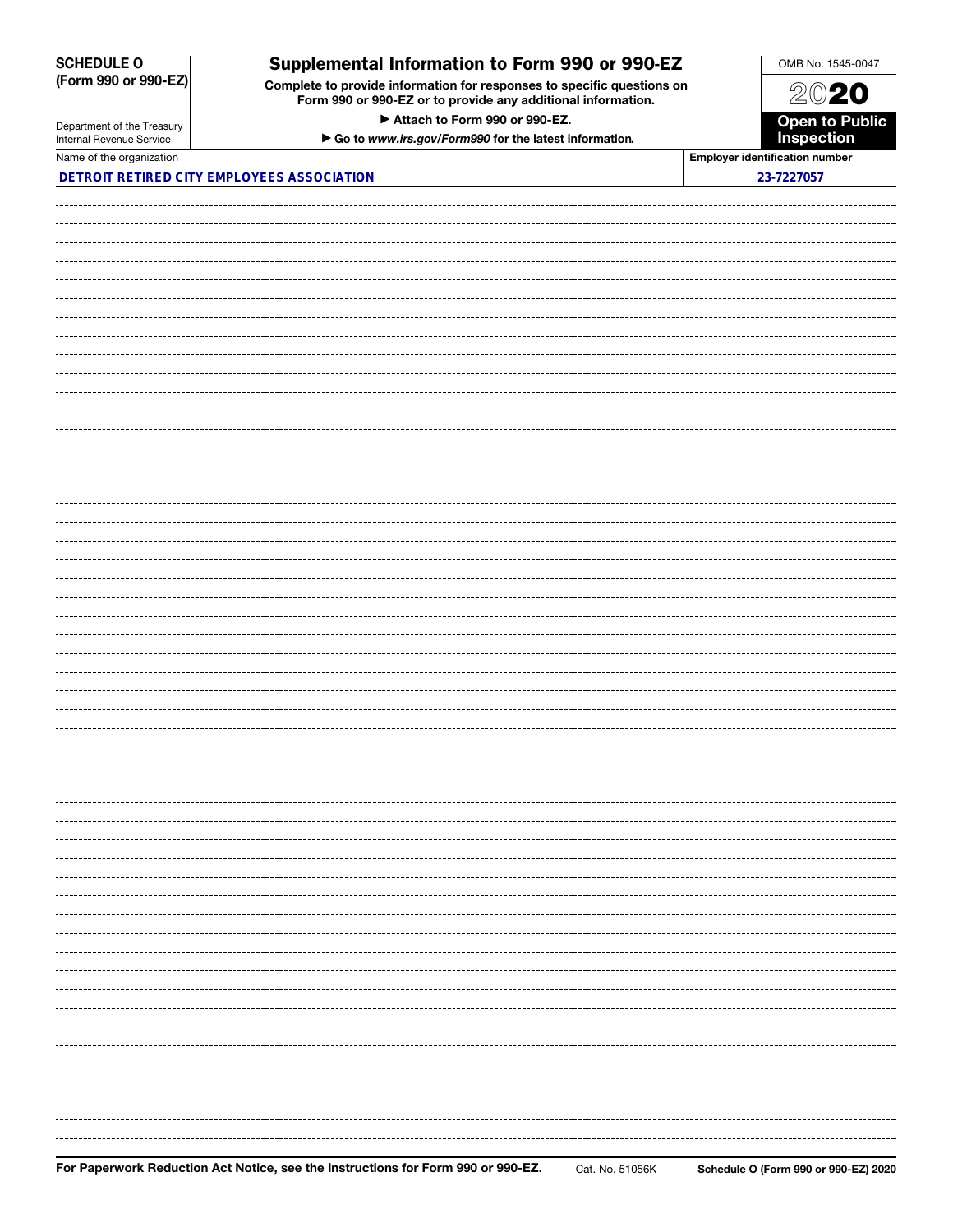### Form: **Form 990-EZ (2020)** EIN: **23-7227057**

**Schedule O, Statement 1 DETROIT RETIRED CITY EMPLOYEES ASSOCIATION**

### Page: 1 **Page:** 1

| <b>Other Expenses Structured Explanation</b> |  |  |  |  |  |  |
|----------------------------------------------|--|--|--|--|--|--|
|----------------------------------------------|--|--|--|--|--|--|

| <b>Description</b>  | Amount |
|---------------------|--------|
| Office Expense      | 930    |
| Insurance           | 9,722  |
| Phone voice website | 866    |
| Bank fees           | 36     |
| Storage             | 660    |
| MAPERS dues         | 200    |
| State filing fee    | 20     |
| Total:              | 12,434 |